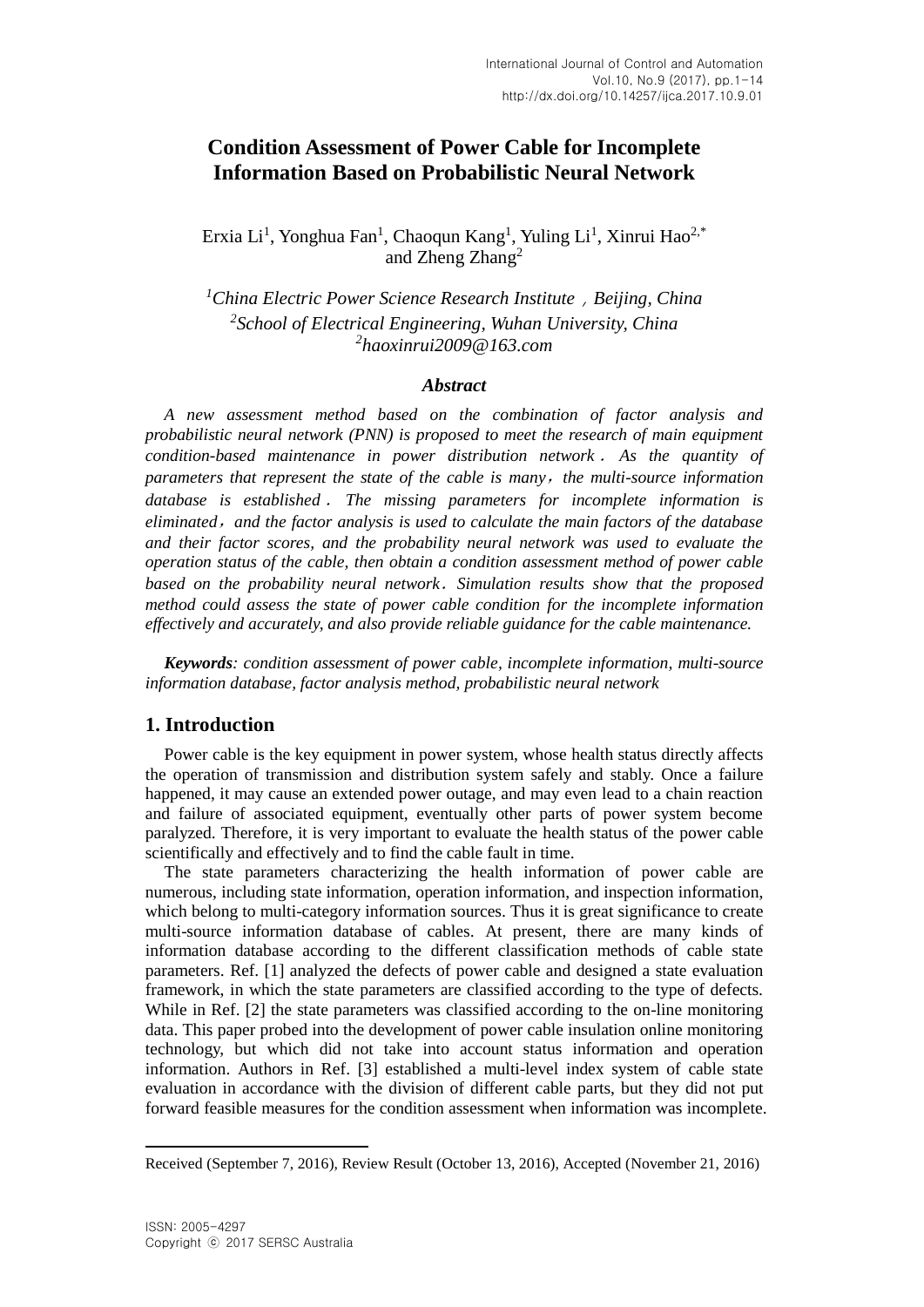In conclusion, the research of multi-source information database on cable status can be summarized as: (1) the state variables contained in database were not comprehensive or not standardized; (2) the existence of information overlap in database make part of the state variables redundancy; (3) for incomplete information system, there is no suitable information fusion technology to multi-source information, and lack of complete cable condition assessment system.

Much researches associated with condition assessment methods of power cable have been done, such as fuzzy mathematical method [4-6], data mining method [7], analytic hierarchy process (AHP) [3], decision tree technology [8], D-S evidence theory [9] and measuring methods in view of specific characteristics [10-13]. But these evaluation methods will be subject to a certain subjective influence, and the status of the cable under the condition of incomplete information cannot be a scientific and effective evaluation.

Therefore, in this paper a multi-source information database of cable is established which has a fusion of many kinds of information, such as state information, operation information and inspection information; and a new assessment method of cable based on the combination of factor analysis and probabilistic neural network (PNN) is proposed. The results show that the proposed method could assess the state of power cable condition under the incomplete information effectively and accurately.

# **2 Multi-Source Information Database**

## **2.1. The Classification of State Information of Cables**

Both the reliable state information and the scientific evaluation method are the basis for carrying out the state evaluation. The comprehensive and reliable state information is an important prerequisite for accurately judging the health status of the cable, such as the aging degree and remaining life, and realizing the condition-based maintenance.

In this paper, the state information of cables is classified into three categories: equipment basic information, operation information, inspection information, family defects, as is shown in Table 1. The multi-source information database of the cable is established based on the state parameters listed in Table 1, combining with the actual operation history data of the cable.

| The category of state information | State parameters                             |  |  |
|-----------------------------------|----------------------------------------------|--|--|
|                                   | Rated voltage                                |  |  |
| Equipment basic information       | Rated current                                |  |  |
|                                   | Length of line                               |  |  |
|                                   | Wire section                                 |  |  |
| Operation information             | Operating voltage                            |  |  |
|                                   | Operating current                            |  |  |
|                                   | Loads                                        |  |  |
|                                   | Operated life                                |  |  |
|                                   | Partial discharge value                      |  |  |
|                                   | Dielectric loss                              |  |  |
|                                   | Conductor temperature of electric cable      |  |  |
| Inspection information            | Insulation resistance of the main insulation |  |  |
|                                   | Insulation resistance of the sheath          |  |  |
|                                   | Appearance of cable                          |  |  |
|                                   | Cable joint temperature                      |  |  |

## **Table 1. Division of Cable State Information**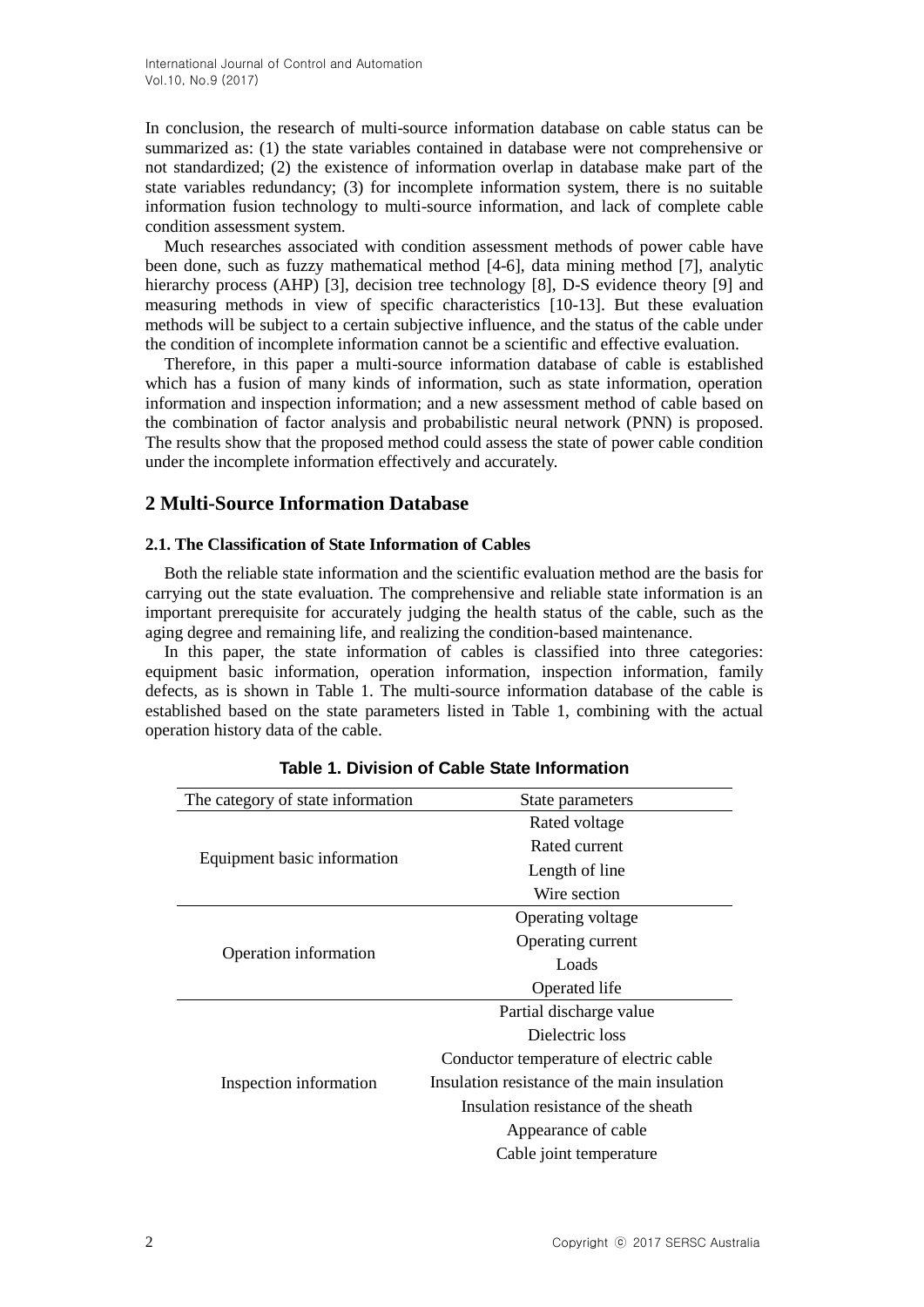|                | Direct grounding current<br>Sheath protection side current<br>The loop current<br>Environment temperature |  |  |
|----------------|-----------------------------------------------------------------------------------------------------------|--|--|
|                |                                                                                                           |  |  |
|                |                                                                                                           |  |  |
|                |                                                                                                           |  |  |
|                | Environment humidity                                                                                      |  |  |
|                | Similar cable fault condition                                                                             |  |  |
| Family defects | Manufacturer's product quality statistics                                                                 |  |  |

#### **2.2. Incomplete Information and State Division**

In the practical operation of distribution network, some state information may be lost because of cable monitoring equipment fault and information record loss, then the multisource information database is not complete, which makes the cable comprehensive state evaluation greatly reduce in the accuracy and validity, even can not be assessed properly. Therefore, the case of incomplete information should be considered in the study of cable condition assessment.

According to the relevant guides [14], the state of the cable is divided into: normal state, attention state, abnormal state and serious state.

(1) Normal state: It is indicated that all the state of the cable are in stable condition, and within the alert value and the attention value (standard limit). The cable can be operated safely and normally.

(2) Attention state: It indicates that there is a trend toward in the direction of the change of some state parameters of the cable, which are close to the standard limit, but not more than the standard limit. While the power cable still can continue to run, monitoring should be strengthened at the same time.

(3) Abnormal state: It is indicated that some important state parameters of the cable are close to or slightly exceed the standard limit value. The cable should be operated under monitor and arranged examination reparation in time.

(4) Serious state: It is indicated that some important state parameters of the cable is more than the standard limit serious, so it is necessary to arrange the outage maintenance as soon as possible.

# **3 Determine the Factor Score of the State Parameters Based on the Factor Analysis Method**

#### **3.1. Basic Principle of Factor Analysis Method**

Factor analysis is a technique to reduce dimension and simplify data in statistics, and it explores the basic structure of the observed data by studying the relationship among the variables, and uses a few "abstract" variables to represent the basic data structure. These abstract variables are called "factors", which can reflect the main information of many variables [15].

In factor analysis, the main factor is the common influence factor which can not be observed directly, but exist objectively. Each original variable *X<sup>i</sup>* can be expressed as the sum of linear function of main factor and the special factor as Equation (1).

$$
X_i = a_{i1}F_1 + a_{i2}F_2 + \dots + a_{im}F_m + \varepsilon_i, (i = 1, 2, \dots, p)
$$
 (1)

Where  $F_1, F_2, \ldots, F_m$  are the main factors;  $\varepsilon_i$  is the special factor;  $A=(a_{ij})$ :  $p \times m$  is the factor load matrix. This model can be expressed as:

$$
X = AF + \varepsilon \tag{2}
$$

Where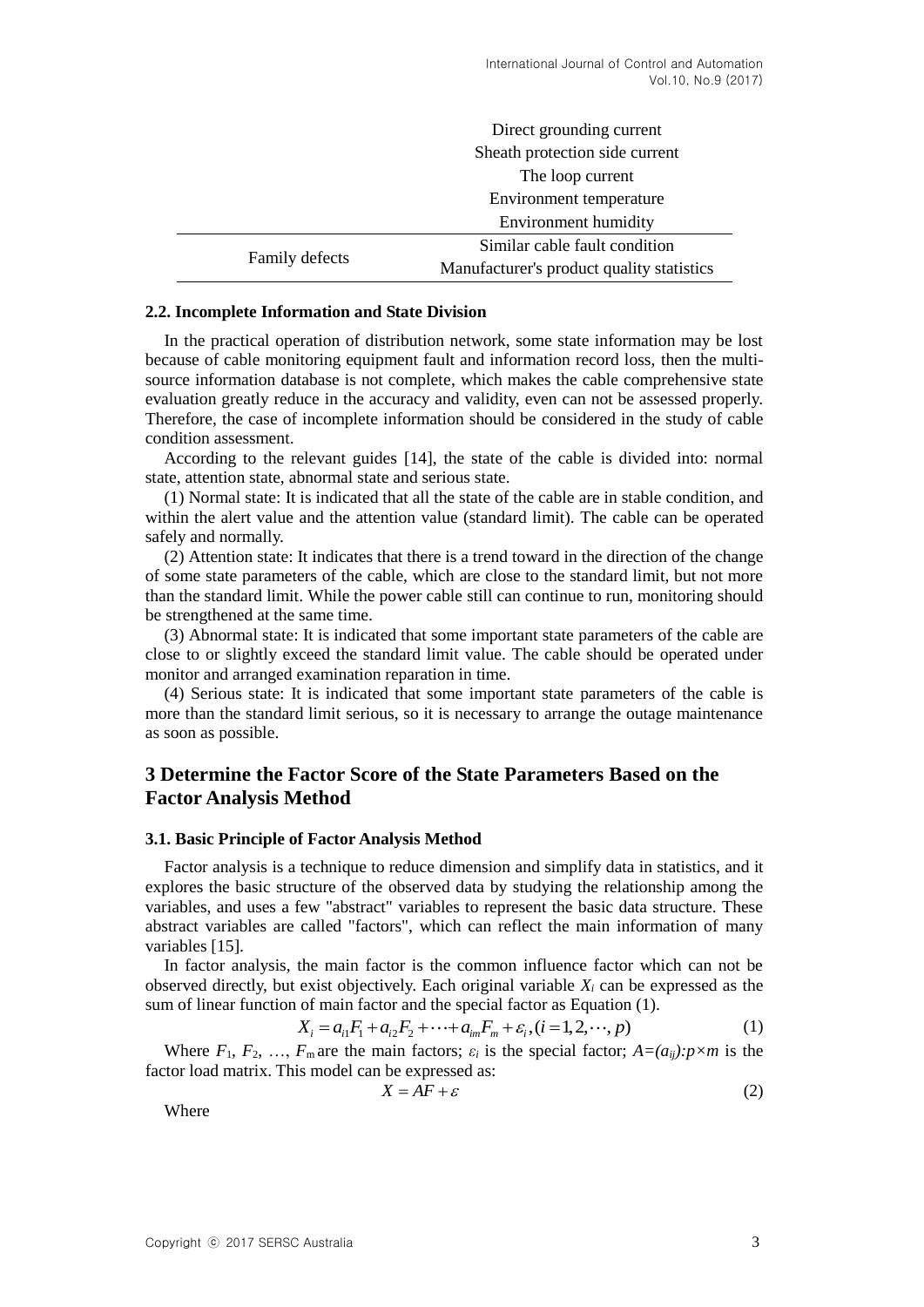International Journal of Control and Automation Vol.10, No.9 (2017)

$$
X = \begin{bmatrix} X_1 \\ X_2 \\ \vdots \\ X_p \end{bmatrix}, A = \begin{bmatrix} a_{11} & a_{12} & \cdots & a_{1m} \\ a_{21} & a_{22} & \cdots & a_{2m} \\ \vdots & \vdots & \ddots & \vdots \\ a_{p1} & a_{p2} & \cdots & a_{pm} \end{bmatrix}, F = \begin{bmatrix} F_1 \\ F_2 \\ \vdots \\ F_m \end{bmatrix}, \varepsilon = \begin{bmatrix} \varepsilon_1 \\ \varepsilon_2 \\ \vdots \\ \varepsilon_p \end{bmatrix}
$$

Usually assumed that

$$
\begin{cases}\nm \le p \\
E(F) = 0 \\
E(\varepsilon) = 0\n\end{cases}
$$
\n
$$
\begin{cases}\nV(F) = I \\
V(\varepsilon) = D = diag(\sigma_1^2, \sigma_2^2, \cdots, \sigma_p^2) \\
Cov(F, \varepsilon) = 0\n\end{cases}
$$
\n(3)

The principal component analysis method is usually used to solve the factor load matrix. As is shown in Equation (4)

$$
A = (\sqrt{\lambda_1} T_1, \sqrt{\lambda_2} T_2, \cdots, \sqrt{\lambda_m} T_m)
$$
\n(4)

Where  $\lambda_i$  and  $T_i$  are the eigenvalues and eigenvectors of the covariance matrix of the original data respectively.

Factor score is the final embodiment of factor analysis. The specific value of each factor in each sample can be calculated when the factor load matrix is determined, which is called factor score. After getting the factor score, you can use the factor score instead of the original variable. The formula for calculating the factor score is Equation (5).

$$
F = A \Sigma^{-1} X \tag{5}
$$

Then this method makes the sample containing *p* state parameters reduce the dimension into a sample containing only *m* main factors.

#### **3.2. The Application of Factor Analysis in Incomplete Information**

At present, the application of factor analysis method in the condition assessment of power grid equipment is mainly focused on the extraction of key parameters. This application is only to rank the importance of state parameters by the factor analysis method, not to find the "common influence factor" implied in parameters, namely the main factor. In addition, this kind of application only extracts the key parameters to carry on the state evaluation, and ignores the influence of the non-critical parameters, which will lead to the reduction of the accuracy of the evaluation result. According to the principle of factor analysis, it is possible to find out the common influencing factors of the state parameter, which makes it possible for the condition assessment of the cable under the condition of incomplete information.

Incomplete information will influence the accuracy and effectiveness of the condition assessment of power cable. According to the multi-source information database, it can be found that there is a certain correlation between state variables. For example, Partial discharge has influence on the dielectric medium, slight partial discharge has little effect on insulation, and dielectric strength decreased slowly, while intense partial discharge would cause the insulation strength decreased rapidly. At the same time, the value of insulation resistance of the cable can also directly reflect the dielectric strength. As a result, the three states included the partial discharge, the main insulation resistance and the insulation resistance of the outer shield reflects information of the strength of the power cable insulation, as shown in Figure 1(a). When one or two of the state information is missing, the remaining amount is still able to reflect the insulation strength of power cable, which reflects the overlap of the information in the three states.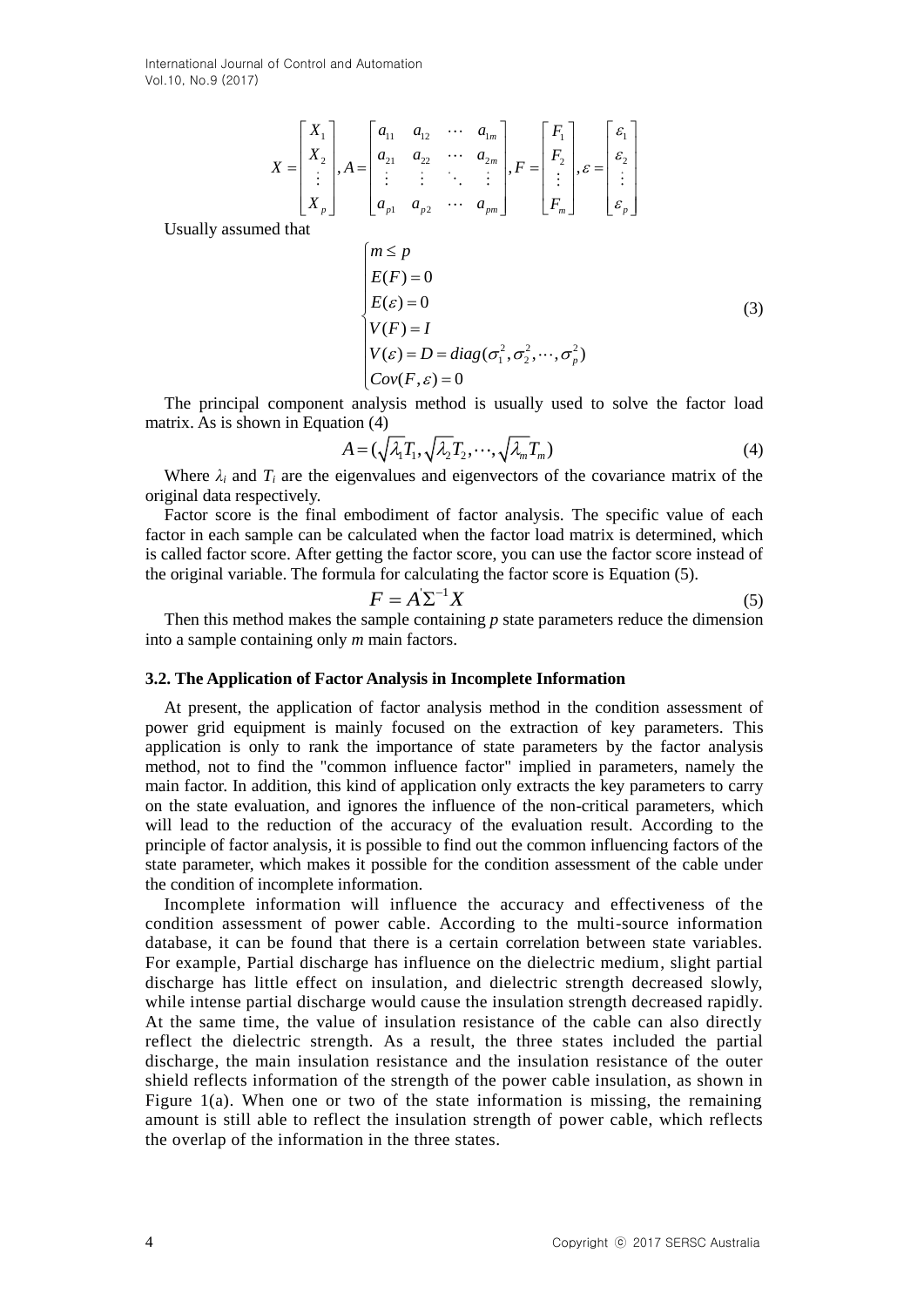International Journal of Control and Automation Vol.10, No.9 (2017)



**Figure 1. The Overlap of Information between States**

Similarly, state variables included the dielectric loss, power cable core temperature, ambient temperature and the middle joint reflect the characteristic information of power cable insulation temperature, as shown in Figure 1(b). In addition, we can assume that the seven state variables included the partial discharge magnitude, main insulation resistance and the outer sheath of the insulation resistance, dielectric loss, temperature of cable, the middle joint and the temperature of the environment all reflect the state of the cable insulation material in different aspects.

Above discussion indicates that there is overlap between state variables information, when part of state variables information are missing, the remaining state variables may contain information of missing state variables. Therefore, the remaining state variables of power cable state information can reflect the missing state variables information, so as to realize the power cable condition assessment under incomplete Information.

According to the principle the main factor method on Section 2.1, factor analysis can overcome relevance, overlap, and extract fewer main factor to replace the original with more variables, which can both reflect the original with more variables information and reflect implied information of missing variables. For example, a main factor represents the cable insulation strength, which replaces the three original variables of the partial discharge, and the main insulation and outer sheath insulation resistance of insulation resistance, even if state variables information is missing. The extracted main factor still reflects the implied three cable insulation strength information. Thus, the factor analysis can be used for the power cable condition assessment for incomplete information.

When the state variables information is missing, the corresponding state variables in the multi-source information database is removed, and the main factor of the remaining state variables is extracted by factor analysis method. Due to the overlap of information between the state variables, the main factors can express the missing information.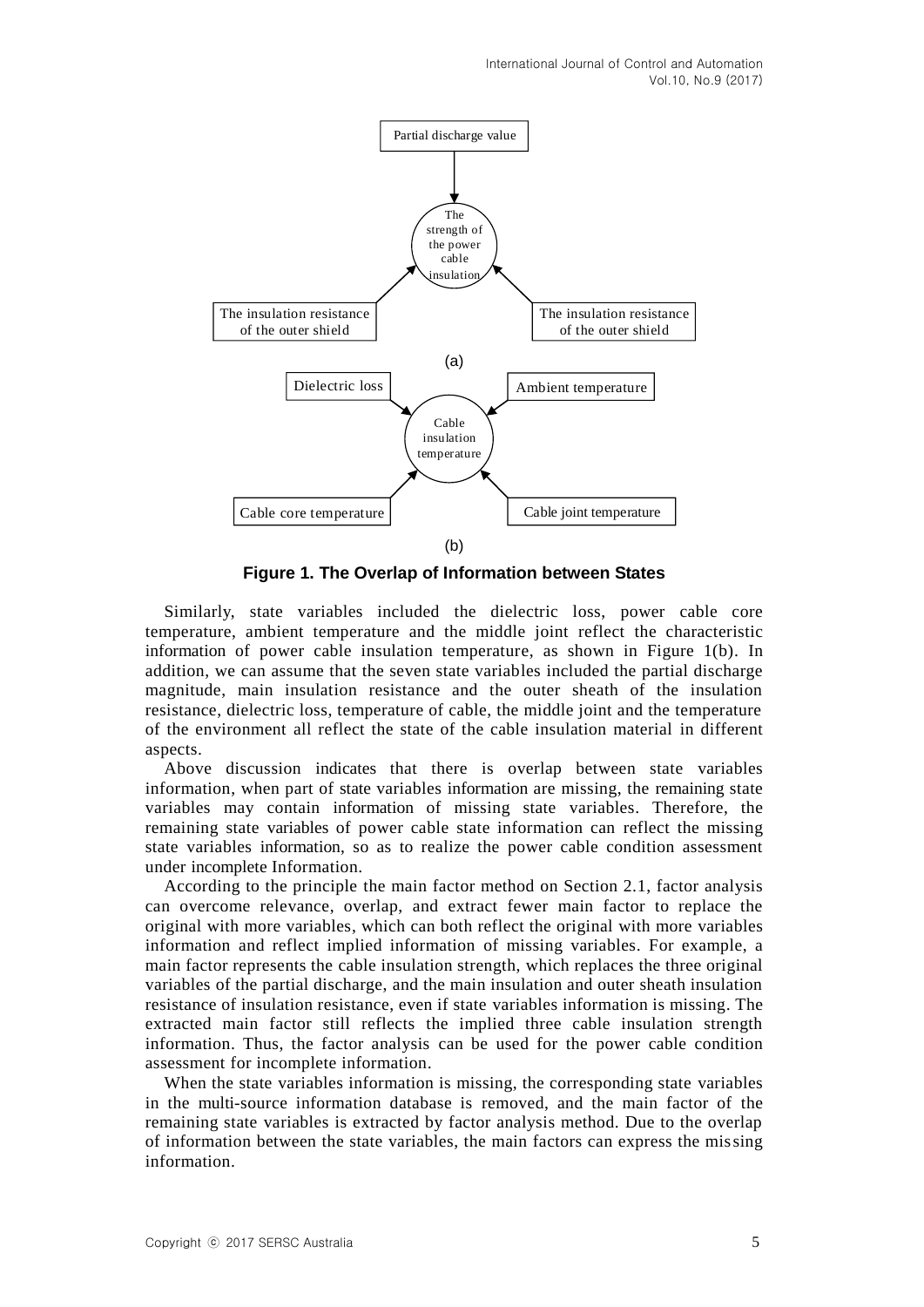# **4. A Comprehensive Assessment Method Based on Probabilistic Neural Network**

### **4.1. Basic Principle of Probabilistic Neural Network**

In this paper, probabilistic neural network (PNN) method is proposed to assess the condition of power cable. PNN can be regarded as a radial basis neural network, which fuses density function estimation with Bayesian decision theory based on RBF network, and constructs the computing nonlinear discriminant boundary of probabilistic neural network, and the decision boundary is close to the optimal Bayesian decision surface [16].

The PNN is composed of the input layer, the hidden layer, the summation layer and the output layer. The structure of probabilistic neural network is shown in Figure 2.



**Figure 2. The Structure of PNN**

The hidden layer is radial base layer, each hidden layer neuron has a center, and the layer receives the sample input from the input layer, then compute the distance between input vector and the center, finally a scalar value can be returned. The number of neurons and input training samples is the same. Vector *x* inputs to the hidden layer, the input\output relationship identified by the hidden layer of the *i* model *j* neurons is defined as the following:<br> $\frac{(x-x_{ij})(x-x_{ij})}{2}$ 

$$
\Phi_{ij}(x) = \frac{1}{(2\pi)^{\frac{1}{2}}\sigma^d} e^{-\frac{(x-x_{ij})(x-x_{ij})^2}{\sigma^2}}, i = 1, 2, \cdots, M
$$
\n(6)

Where *M* is the total number of classes in the training sample, *d* is the dimension of the sample space data, and *xij* is the *j* center of the *i* sample.

Summation layer performs a weighted average of the output of the same kind of hidden neurons in the hidden layer: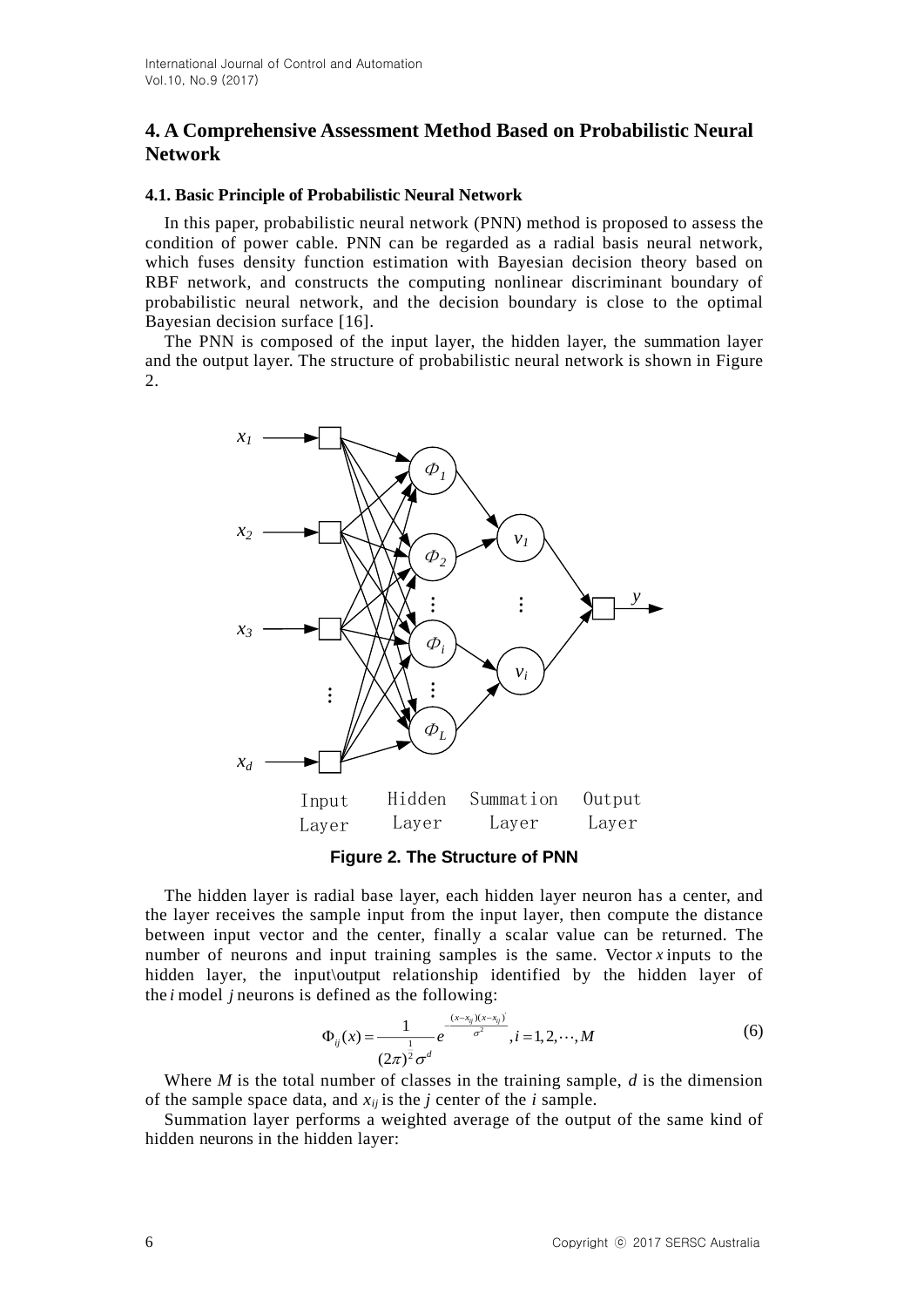$$
v_i = \frac{\sum_{j=1}^{L} \Phi_{ij}}{L} \tag{7}
$$

Where  $v_i$  represents the output of  $i$  category, and  $L$  represents the number of neurons in *i* category. The number of neurons in the summation layer is the same as that of the Category number *M*.

The output layer takes the maximum of the summation layer as output category:

 $y = \arg \max(v_i)$  (8)

The method for assessing the power cable condition is divided into four states, hence, the summation layer of the PNN network contains 4 neurons. For the convenience of network computing, the output state value 1, 2, 3, 4 of  $v_1$ ,  $v_2$ ,  $v_3$ ,  $v_4$ , respectively, are used to represent the normal, attention, abnormal and serious four different states.

The advantage of PNN network is that the nonlinear learning algorithm is used to complete the work of nonlinear learning algorithm, and the high precision of nonlinear algorithm is guaranteed. PNN is mainly used for classification and pattern recognition, in which the classification is most widely used.

#### **4.2. Comprehensive Assessment Method for Power Cable Condition**

According to the principle of factor analysis, power cable multi-source information database is analyzed, and the main factor representing the comprehensive condition of power cable are extracted. The comprehensive assessment method for power cable is proposed based on the PNN. Specific assessment steps can be summarized as follows:

(1) Whether the state variables of condition assessment are complete or not can be determined by the established power cable multi-source information database.

(2) The factor analysis can be used directly for complete information of the state variables, and the number of state variable is extracted as the main factor to characterize the condition information of power cable, and the main factor of the database is obtained under the complete information.

According to the factor analysis method on Section 2.2, the missing state variables are removed from multi-source information database under incomplete information, and the remaining state variables can get database main factor score by using factor analysis under incomplete information.

(3) Input the main factor values of the step (2) into PNN to train the neural network, which can establish the neural network for the assessment of power cable condition.

(4) Input the condition assessment of the neural network established above, we can get the results of this condition assessment. The assessment flow chart is shown in Figure 3.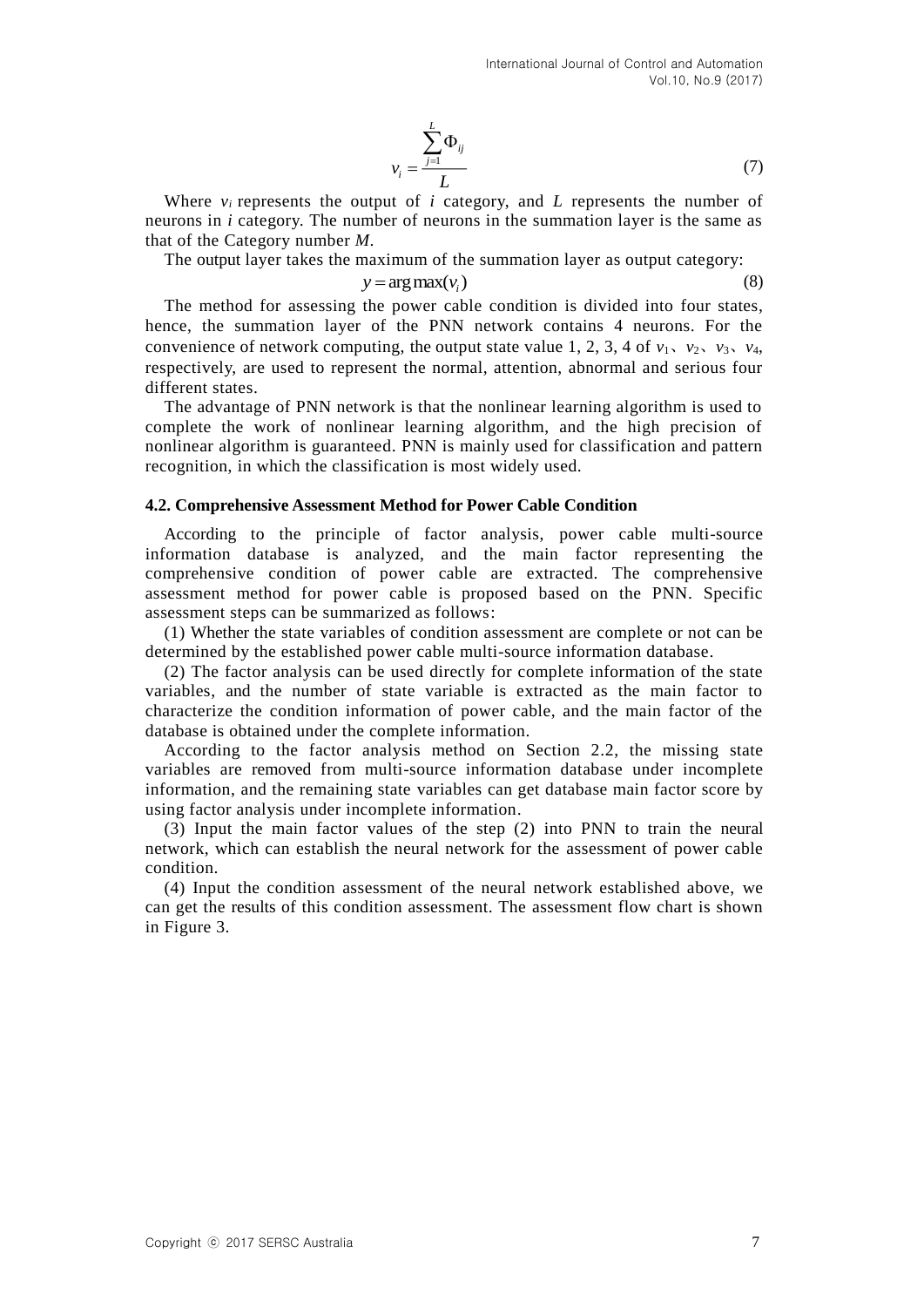

**Figure 3. Flow Chart of Cable State Evaluation**

# **5. Case Study**

The degree of incomplete information is different for the power cable condition assessment according to the different types and number of missing state variables. To verify the scientific and effectiveness of the proposed method, first, in order to verify the effectiveness of the methods, the power cable condition under complete information in test samples is used to assess the power cable under mild incomplete information; then the degree of incomplete information is extended to severe cases to verify the scientific nature of the method.

## **5.1. Condition Assessment under Mild Information Incomplete**

Mild incomplete information for power cable condition assessment refers to the amount of the missing state variables is not more than five. The detailed process is shown as follows.

### **5.1.1. Determine the Multi-source Information Database**

Firstly, the missing status must be removed from the database that is established in the second section. Secondly, 100 groups power cable state history information are selected as the original sample from the database, each group contains 22 power cable condition information and the corresponding state values. The former 80 samples are taken as training samples, the latter 20 groups of samples are regarded as the test samples.

### **5.1.2. Calculate the Factor Scores**

Factor scores can be calculated according to the introduction of Section 3. Firstly, as is shown in Equation (4), we can find the factor load matrix with the covariance matrix of the original data. Each state is represented through a linear function of the main factor, as shown in Table 2.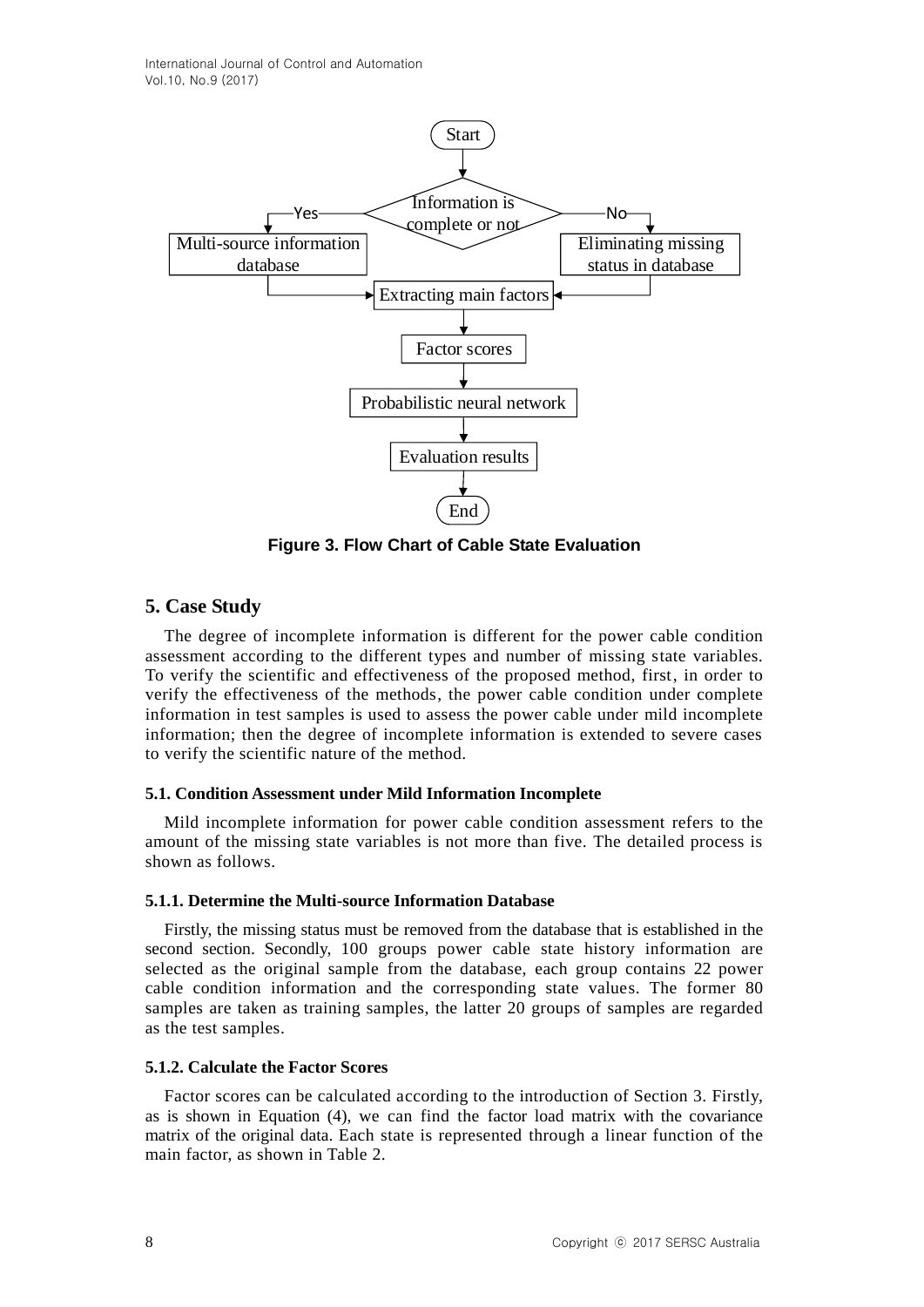| Main Factor                                     | Main Factor |                |          |                |          |         |                |
|-------------------------------------------------|-------------|----------------|----------|----------------|----------|---------|----------------|
| <b>State Parameter</b>                          | 1           | $\overline{2}$ | 3        | $\overline{4}$ | 5        | 6       | $\overline{7}$ |
| Rated voltage                                   | .186        | .029           | $-0.015$ | $-.040$        | $-.039$  | .057    | .033           |
| Rated current                                   | $-124$      | .384           | .014     | $-.053$        | .002     | .064    | $-.002$        |
| Length of line                                  | .321        | $-.216$        | .042     | $-.124$        | $-.047$  | .011    | .031           |
| Wire section                                    | .234        | $-.071$        | $-.024$  | $-.010$        | .030     | .089    | .004           |
| Operating voltage                               | .186        | .027           | $-0.016$ | $-.037$        | $-.035$  | .058    | .031           |
| Operating current                               | $-.115$     | .382           | .044     | $-.073$        | $-.052$  | .020    | $-.044$        |
| Loads                                           | $-.026$     | .250           | $-.029$  | $-.062$        | $-.088$  | $-.057$ | .000           |
| Operated life                                   | $-.094$     | $-.001$        | .157     | .228           | .131     | $-159$  | .288           |
| Partial discharge value                         | $-.058$     | .199           | $-0.016$ | .227           | $-.224$  | .179    | $-.023$        |
| Dielectric loss                                 | $-.032$     | $-.004$        | .039     | $-.007$        | $-.049$  | $-419$  | .153           |
| Conductor temperature of electric<br>cable      | .053        | $-.036$        | .032     | .255           | .123     | $-.033$ | .178           |
| Insulation resistance of the main<br>insulation | $-.135$     | .194           | $-.094$  | $-.218$        | .046     | .360    | .348           |
| Insulation resistance of the sheath             | .159        | $-.097$        | $-.213$  | $-.105$        | .372     | .256    | .006           |
| Appearance of cable                             | .026        | $-.147$        | $-.200$  | .470           | .134     | .060    | $-.052$        |
| Cable joint temperature                         | .130        | .077           | $-.060$  | .105           | $-0.018$ | .117    | $-.009$        |
| Sheath protection side current                  | $-.107$     | .058           | .013     | .134           | .403     | .103    | $-.115$        |
| The loop current                                | $-.050$     | .032           | .037     | .056           | .073     | $-.114$ | $-.570$        |
| Environment temperature                         | .071        | $-.004$        | .041     | .014           | .002     | .508    | .192           |
| <b>Environment humidity</b>                     | .031        | .067           | $-.021$  | $-.046$        | $-.404$  | .153    | .002           |
| Similar cable fault condition                   | .012        | .005           | .410     | $-.112$        | $-.061$  | $-.034$ | $-.034$        |
| Manufacturer's product quality<br>statistics    | .010        | .020           | .404     | $-141$         | $-.041$  | .007    | .002           |

## **Table 2. The Factor Score Matrix under Mild Condition of Information Incomplete**

Secondly, the number of main factors needs to be determined according to the cumulative contribution rate. The cumulative contribution rate represents the amount of information that can be represented by the mains factor. In general, the main factors will be able to express enough accurate information when the cumulative contribution rate exceed 85 percent.

In this case, the contribution rate for each state variables provided by the factor analysis are shown in Table 3. We set the direct ground current as one missing state parameter. Seven main factors are obtained by using the factor analysis method to eliminate the state parameter in the multi-source information database of the cable. From Table 2, we can see that the factor analysis method can extract 22 state variables in the database by 7 main factors, and the 7 main factors can represent 86.993% of the information of original sample.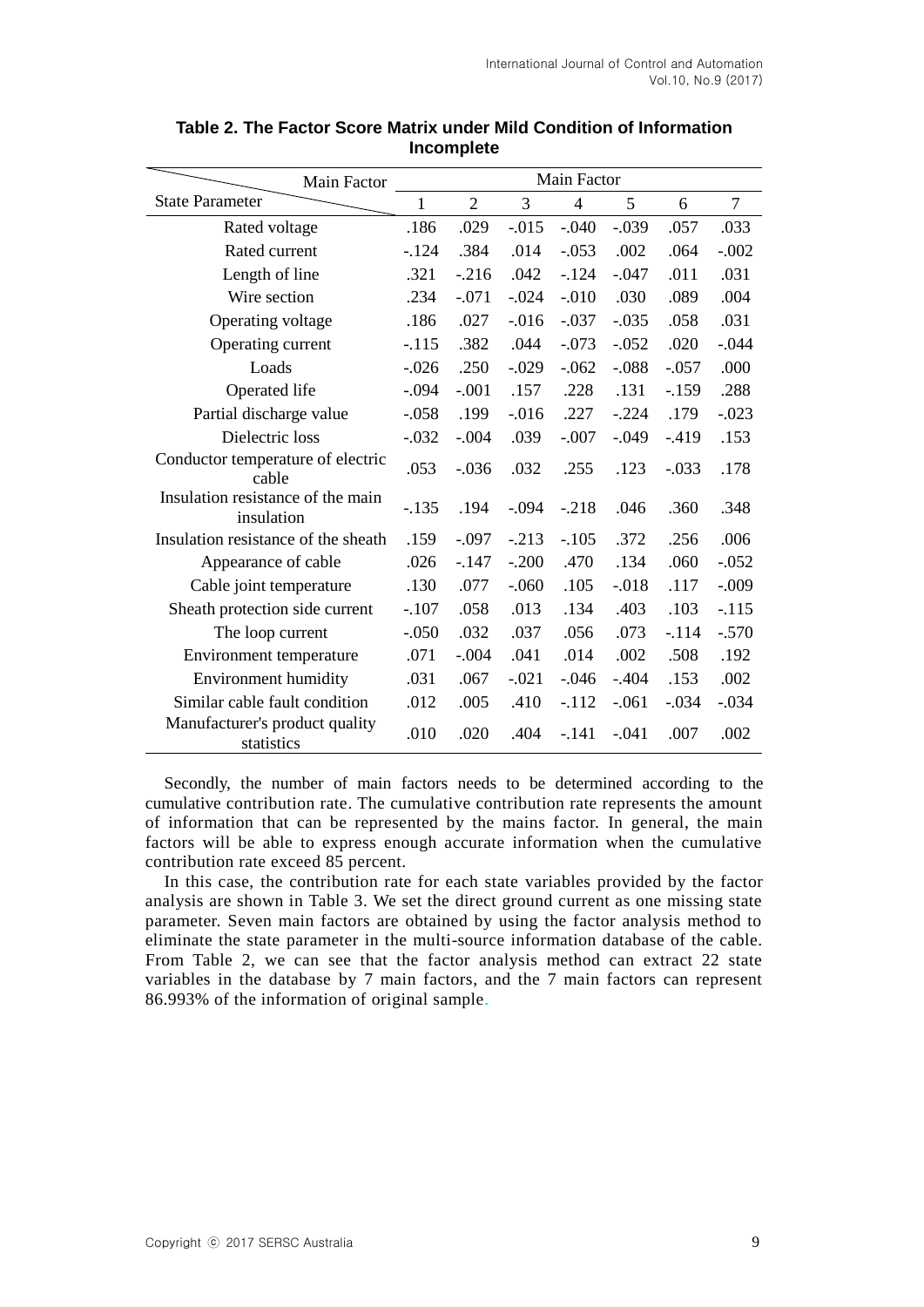|                | Initial eigenvalues |                    |                      |       | Extraction sums of squared loadings |                      |
|----------------|---------------------|--------------------|----------------------|-------|-------------------------------------|----------------------|
| Component      | Total               | $%$ of<br>variance | $%$ of<br>cumulative | Total | $%$ of<br>variance                  | $%$ of<br>cumulative |
| $\mathbf{1}$   | 7.255               | 34.547             | 34.547               | 7.255 | 34.547                              | 34.547               |
| $\overline{2}$ | 3.171               | 15.099             | 49.646               | 3.171 | 15.099                              | 49.646               |
| 3              | 2.261               | 10.766             | 60.413               | 2.261 | 10.766                              | 60.413               |
| $\overline{4}$ | 1.810               | 8.621              | 69.034               | 1.810 | 8.621                               | 69.034               |
| 5              | 1.595               | 7.596              | 76.630               | 1.595 | 7.596                               | 76.630               |
| 6              | 1.124               | 5.353              | 81.983               | 1.124 | 5.353                               | 81.983               |
| 7              | 1.052               | 5.010              | 86.993               | 1.052 | 5.010                               | 86.993               |
| 8              | .689                | 3.282              | 90.275               |       |                                     |                      |
| 9              | .624                | 2.973              | 93.248               |       |                                     |                      |
| 10             | .391                | 1.862              | 95.110               |       |                                     |                      |
|                |                     |                    |                      |       |                                     |                      |
| 20             | .009                | .042               | 99.985               |       |                                     |                      |
| 21             | .003                | .015               | 100.000              |       |                                     |                      |
| 22             | .000                | .000               | 100.000              |       |                                     |                      |

**Table 3. The Main Factors under Mild Condition of Information Incomplete**

When the factor loading matrix and the main factors determined, factor scores in each sample can be calculated by the formula (5).

### **5.1.3. Train Probabilistic Neural Network**

We can training the probabilistic neural network with the sample of the factor scores instead of the original sample. These 80 groups of samples composed of factor scores are input to the input layer. Then the neural network for the assessment of power cable condition can be established.

#### **5.1.4. Evaluate the Status of the Test Samples**

After the network training is finished, the 20 groups of test samples are input into the PNN network, and the assessment results under mild information incomplete condition can be obtained from the output of the PNN network as shown in Table 4.

## **Table 4. The Evaluation Results under Mild Condition of Incomplete Information**

| Test sample number | The cable conditions under<br>conditions of complete<br>information | The evaluation results |
|--------------------|---------------------------------------------------------------------|------------------------|
|                    |                                                                     |                        |
|                    |                                                                     |                        |
|                    |                                                                     |                        |
|                    |                                                                     |                        |
|                    |                                                                     |                        |
|                    |                                                                     |                        |
|                    |                                                                     |                        |
|                    |                                                                     |                        |
|                    |                                                                     |                        |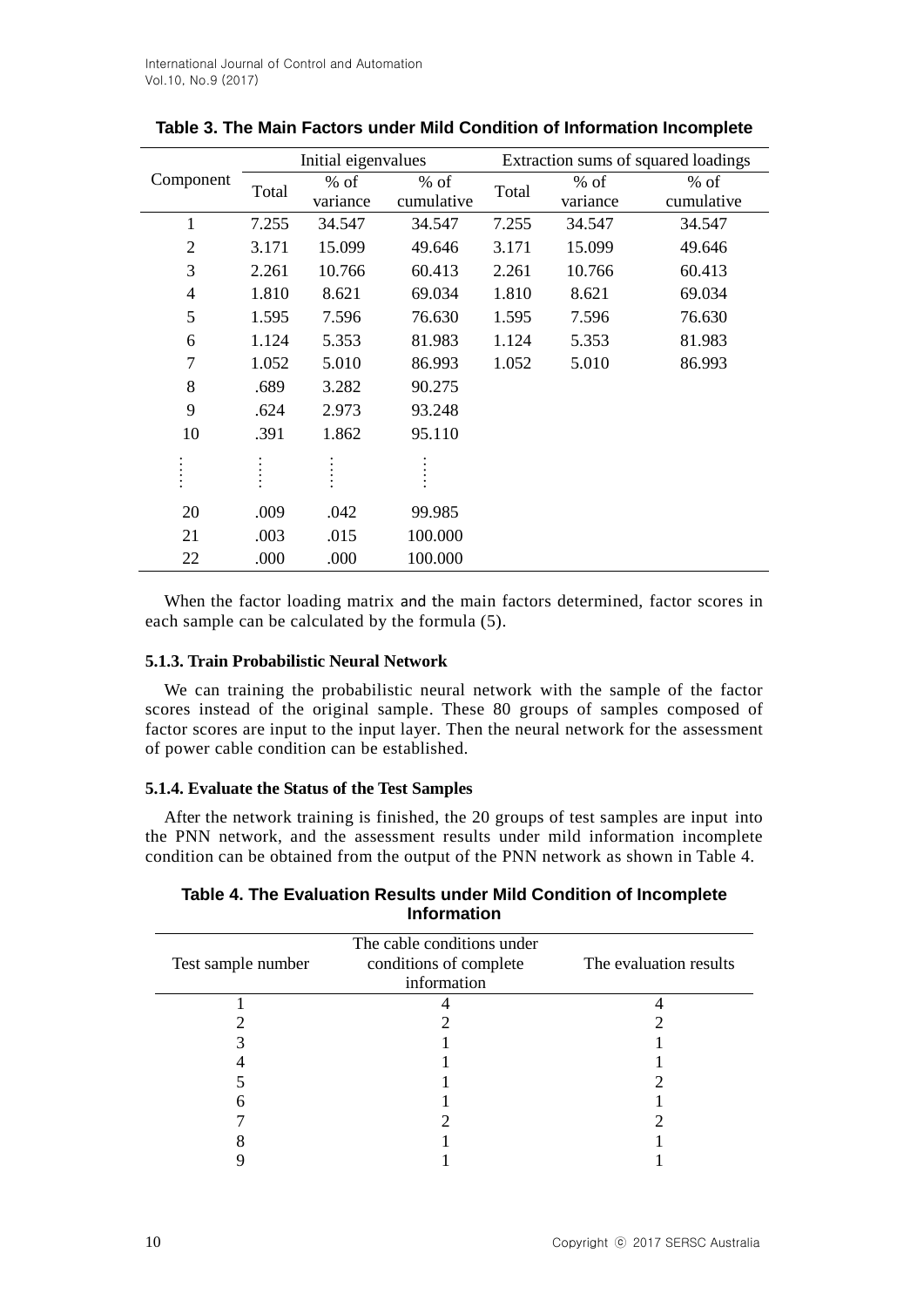International Journal of Control and Automation Vol.10, No.9 (2017)

| 10 | ◠ | ◠ |
|----|---|---|
| 11 |   |   |
| 12 |   |   |
| 13 | ∍ | ◠ |
| 14 |   |   |
| 15 |   |   |
| 16 |   |   |
| 17 | ∍ | ◠ |
| 18 | 3 | っ |
| 19 | ↤ |   |
|    |   |   |

Also, the cable conditions under the condition of complete information are shown in Table 4. In order to verify the effectiveness of the evaluation method, the comparison between the different evaluation results, and the power cable conditions shows that only the fifth evaluation results of the test samples appear deviation, and the normal state is evaluated as the attention state, which is in the acceptable range. On the whole, the accuracy of the evaluation results is 95%. The evaluation results show that the proposed method is accurate and effective in evaluating the state of power cable under incomplete information.

### **5.2. Condition Assessment under Severe Incomplete Information**

Severe incomplete information in power cable condition assessment refers to the amount of the missing state variables is more than five. In this paper, we set the amount of the missing state variables is twelve, and eliminate these state parameters in the multi-source information database of the cable. The detailed procedure is the same as in Section 5.1. According to the evaluation method proposed in this paper, the evaluation results are shown in Table 5.

| The cable conditions under |                        |                        |  |  |  |
|----------------------------|------------------------|------------------------|--|--|--|
| Test sample number         | conditions of complete | The evaluation results |  |  |  |
|                            | information            |                        |  |  |  |
|                            | 4                      | 3                      |  |  |  |
| 2                          | 2                      | 2                      |  |  |  |
| 3                          |                        |                        |  |  |  |
|                            |                        |                        |  |  |  |
| 5                          |                        | 2                      |  |  |  |
| 6                          |                        |                        |  |  |  |
|                            | 2                      | 2                      |  |  |  |
| 8                          |                        |                        |  |  |  |
| 9                          |                        |                        |  |  |  |
| 10                         | 2                      |                        |  |  |  |
| 11                         |                        |                        |  |  |  |
| 12                         |                        |                        |  |  |  |
| 13                         | 2                      | 2                      |  |  |  |
| 14                         |                        |                        |  |  |  |
| 15                         |                        |                        |  |  |  |
| 16                         |                        |                        |  |  |  |
| 17                         | 2                      | 2                      |  |  |  |
| 18                         | 3                      | 3                      |  |  |  |
| 19                         | 4                      | 3                      |  |  |  |
| 20                         |                        |                        |  |  |  |

**Table 5. The Evaluation Results under Severe Incomplete Information**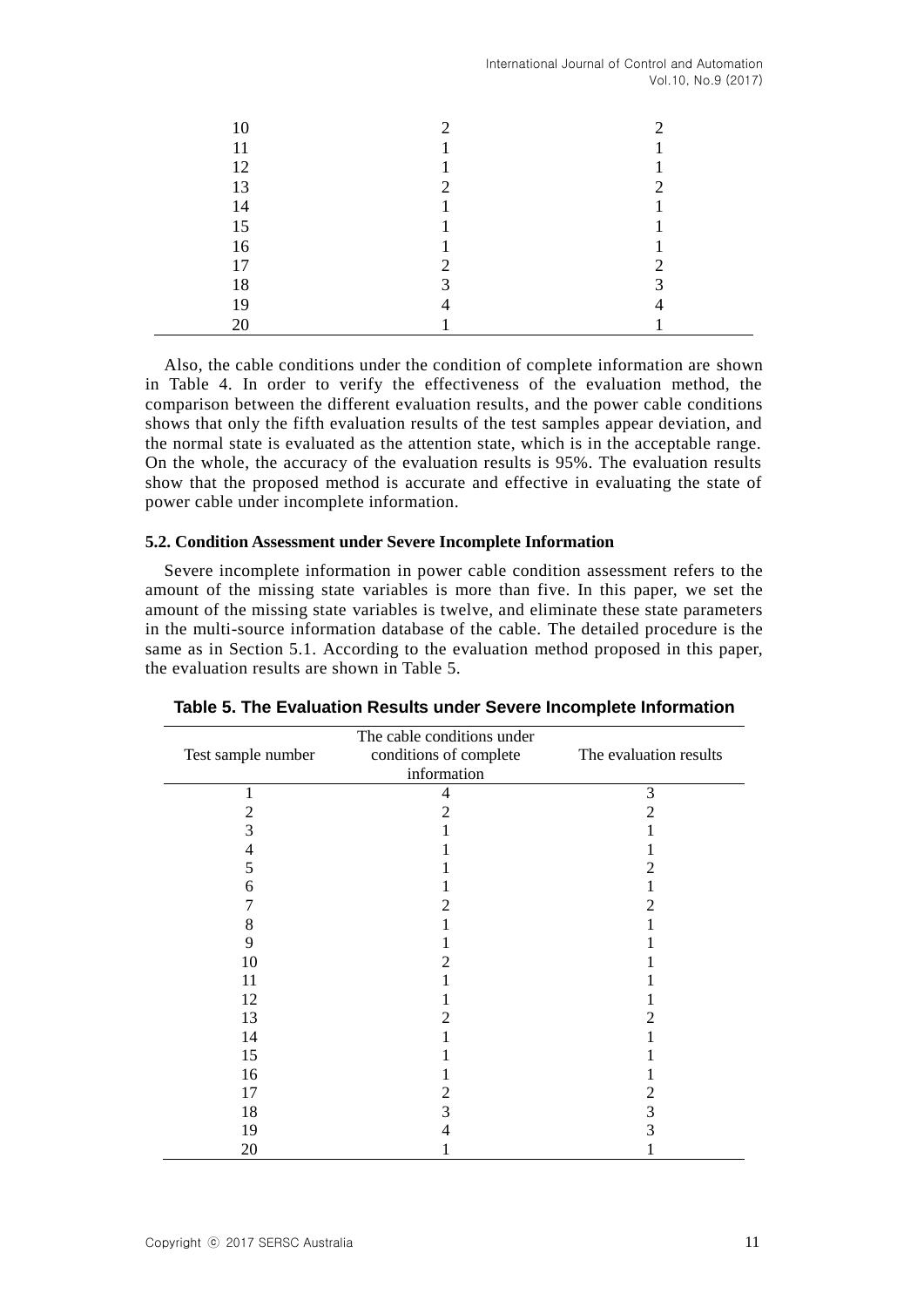In the evaluation results, four groups of samples appeared deviation, and the accuracy rate is 80%. Every cable condition is evaluated to an adjacent state in these four results which have deviations. The results show that the accuracy of the assessment condition has declined when the loss of the state variables is severe, but the deviation is not large, and this proposed method still has important significance in power cable condition assessment. According to the state assessment method proposed in this paper, the accuracy can be obtained under different degrees of incomplete information condition assessment as shown in Figure 4.



**Figure 4. The Accuracy Rate of State Assessment under the Condition of Different Degree Information Incomplete**

## **6. Conclusions**

In this paper, the factor analysis method is used to extract the main factors of the incomplete information of power cable condition, The multi-source information database can fully reflect the operating state of the cable, is an important basis for cable status assessment. Combined with the research of this paper, the following conclusions could be obtained

1) The information about the power cable condition is divided into basic information of equipment, information operation, information retrieval and family defect, which are a total of four kinds of information. The multi-source information database can fully reflect the operating state of the cable, is an important basis for cable status assessment.

2) Factor analysis is used to extract the main factors to represent the state of the cable and to realize the fusion of the multi-source information of the cable state under the incomplete information condition, and then establish a complete cable state evaluation system, so that the application of cable state assessment method is wider.

3) Based on the probabilistic neural network, this method can overcome the influence of the subjective factors on the evaluation results and make the evaluation results more reliable. As is shown in case study, the accuracy of this method is over 80% under the incomplete information condition.

## **References**

[1] B. Quak, E. Gulski, J. J. Smit, J. Wester and E. R. Groot, "Database support for condition assessment of distribution power cables", Electrical Insulation. Conference Record of the 2002 IEEE International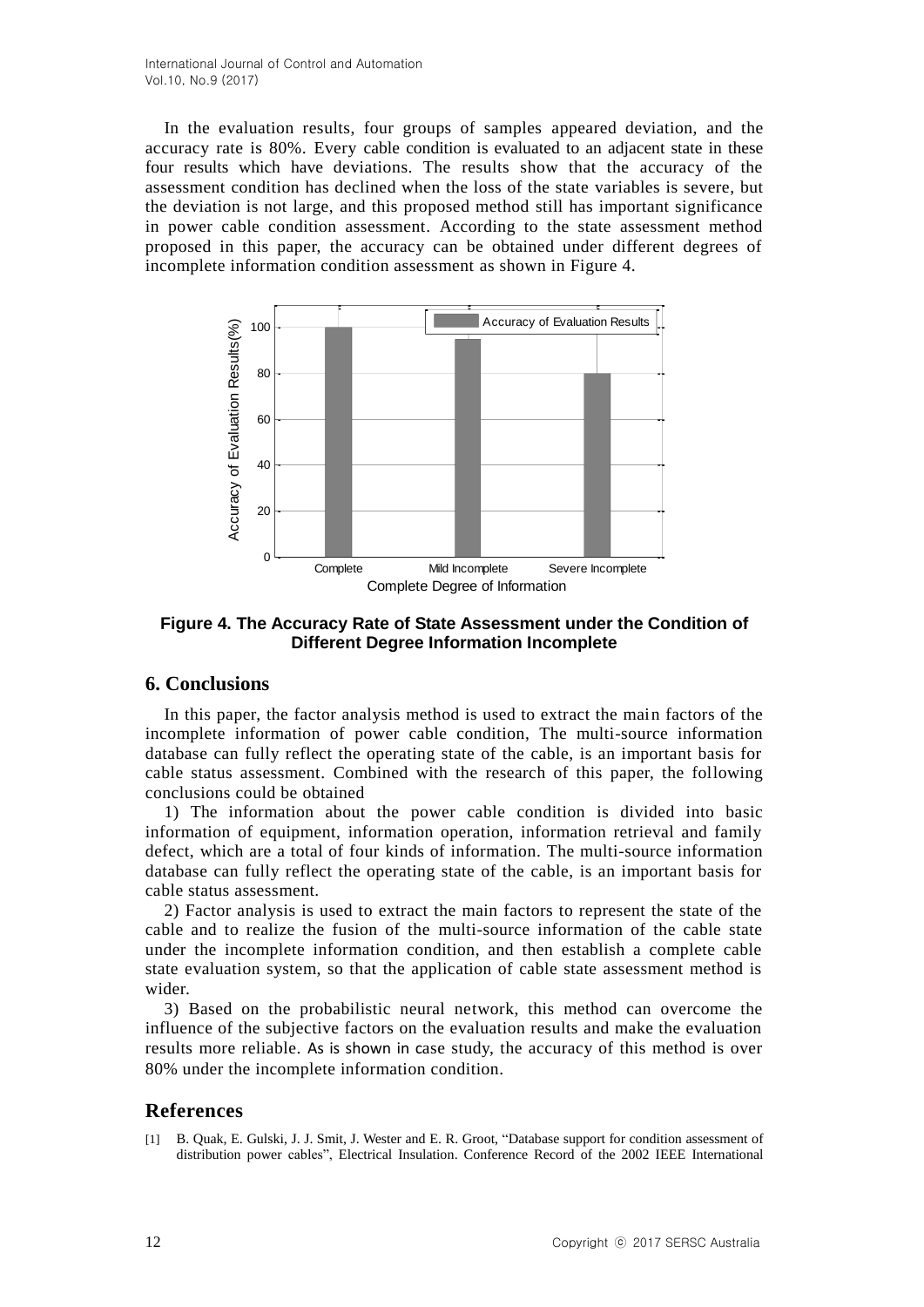Symposium on. IEEE, **(2002)**, pp. 468-471.

- [2] S. Thomas, "Instrumentation and concept of partial discharge and temperature cable monitoring", Power System Technology, vol. 2, **(2004)**, pp. 1422-1427.
- [3] J. J. Huan, G. Wang, H. F. Li and Z. B. Sun, "Risk Assessment of XLPE Power Cables Based on Fuzzy Comprehensive Evaluation Method", Power and Energy Engineering Conference (APPEEC), **(2010)**, pp. 1-4.
- [4] A. B. Babaee and S. M. Shahrtash, "Cable insulation assessment by a fuzzy-based algorithm", Electrical Insulation and Dielectric Phenomena, Annual Report Conference, **(2012)**, pp. 118-124.
- [5] H. B. Sui, K. J. Li, Y. Sun and M. Liu, "Nonlinear fuzzy model for operating condition evaluation of power cables in tunnels", Industry Applications Society Annual Meeting (IAS), **(2012)**, pp. 1-6.
- [6] J. Bühler and G. Balzer, "Evaluation of the condition of medium voltage urban cable networks using fuzzy logic", Power Tech, **(2009)**, pp. 1-8.
- [7] A. A. Razi-Kazemi, M. Vakilian, K. Niayesh and M. Lehtonen, "Data Mining of Online Diagnosed Waveforms for Probabilistic Condition Assessment of SF Circuit Breakers. Power Delivery", Power Delivery, vol. 30, no. 3, **(2015)**, pp. 1354-1362.
- [8] S. Ren-jie and C. Kai, "Application of fuzzy decision tree in power cable insulation condition assessment", Advanced Computer Theory and Engineering, vol. 3, **(2010)**, pp. V3-525.
- [9] W. H. Tang, K. Spurgeon, Q. H. Wu and Z. J. Richardson, "An evidential reasoning approach to transformer condition assessments", Power Delivery, vol. 19, no. 4, **(2004)**, pp. 1696-1703.
- [10] G. Liu, G. Zhang and F. Zhou, "Aging State Assessment of 110 kV High-voltage Cable by Isothermal Relaxation Method", High Voltage Engineering, vol. 2, **(2014)**, pp. 025.
- [11] S. Meijer, P. D. Agoris, P. P. Seitz and T. J. Hermans, "Condition assessment of power cable accessories using advanced VHF/UHF PD detection", Electrical Insulation, **(2006)**, pp. 482-485.
- [12] E. Gulski, J. J. Smit and F. J. Wester, "PD knowledge rules for insulation condition assessment of distribution power cables", Dielectrics and Electrical Insulation, vol. 12, no. 2, **(2005)**.
- [13] W. Dong, W. Gu and K. Yang, "Research on the condition based maintenance decision of equipment in power plant. Machine Learning and Cybernetics", Machine Learning and Cybernetics, vol. 6, **(2004)**, pp. 3468-3473.
- [14] Guangdong Grid Co.Technical guidelines for equipment state evaluation and risk assessment, **(2010)**.
- [15] X. Wang, "Statistical analysis method and its application", Shanghai University of Finance and Economics press, Shang Hai, **(2010)**.
- [16] C. Ming, "MATLAB neural network principle and example", Tsinghua University press, Beijing, **(2013)**.

### **Authors**

**Erxia Li (1984-)**, is a researcher in the power distribution department of China Electric Power Research Institute. Her major field of study is power distribution system condition-based maintenance and power distribution automation. E-mail: lierxia@epri.sgcc.com.cn

**Yonghua FAN(1974-)**, is a researcher in the power distribution department of China Electric Power Research Institute. His major field of study is power distribution system condition-based maintenance and power distribution automation. E-mail: fanyonghua@epri.sgcc.com.cn

**Chaoqun Kang:(1991-)**, is a researcher in the power distribution department of China Electric Power Research Institute. Her major field of study is power distribution system condition-based maintenance. E-mail: [kangchaoqun@epri.sgcc.com.cn](mailto:kangchaoqun@epri.sgcc.com.cn)

**Yuling Li (1985-)**, is a researcher in the power distribution department of China Electric Power Research Institute. His major field of study is power distribution system condition-based maintenance and power distribution automation. E-mail: liyuling@epri.sgcc.com.cn

**Xinrui Hao(1991-)**, is a master in the school of electrical engineering of Wuhan University. His major field of study is power distribution system condition-based maintenance and power distribution automation. E-mail: haoxinrui2009@163.com